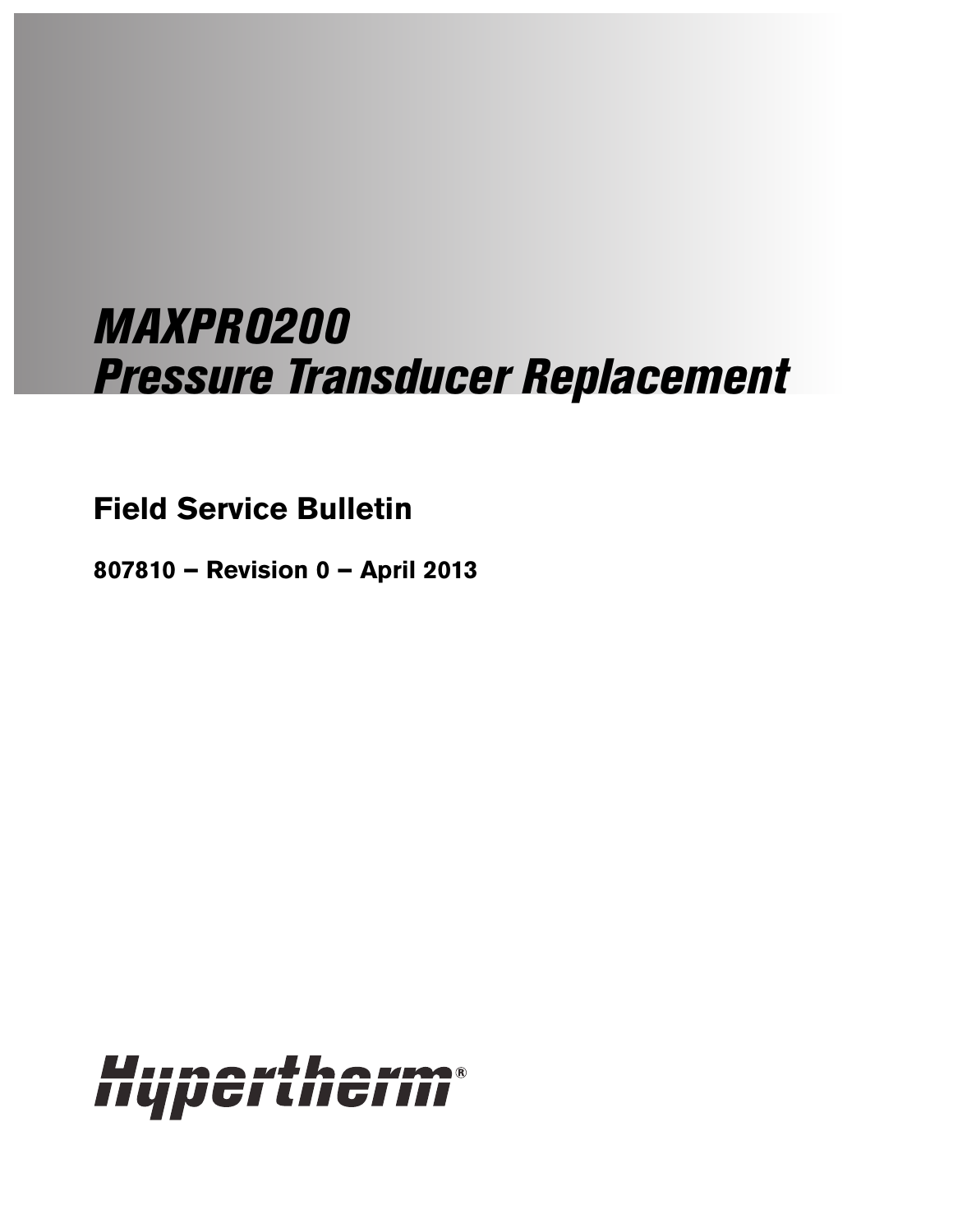Hypertherm, Inc. Etna Road, P.O. Box 5010 Hanover, NH 03755 USA 603-643-3441 Tel (Main Office) 603-643-5352 Fax (All Departments) info@hypertherm.com (Main Office Email) 800-643-9878 Tel (Technical Service)

technical.service@hypertherm.com (Technical Service Email) 800-737-2978 Tel (Customer Service) customer.service@hypertherm.com (Customer Service Email) 866-643-7711 Tel (Return Materials Authorization) 877-371-2876 Fax (Return Materials Authorization) return.materials@hypertherm.com (RMA email)

#### Hypertherm Plasmatechnik GmbH

Technologiepark Hanau Rodenbacher Chaussee 6 D-63457 Hanau-Wolfgang, Deutschland 49 6181 58 2100 Tel 49 6181 58 2134 Fax 49 6181 58 2123 (Technical Service)

#### Hypertherm (S) Pte Ltd.

82 Genting Lane Media Centre Annexe Block #A01-01 Singapore 349567, Republic of Singapore 65 6841 2489 Tel 65 6841 2490 Fax 65 6841 2489 (Technical Service)

#### Hypertherm (Shanghai) Trading Co., Ltd.

Unit 301, South Building 495 ShangZhong Road Shanghai, 200231 PR China 86-21-60740003 Tel 86-21-60740393 Fax

#### Hypertherm Europe B.V.

Vaartveld 9 4704 SE Roosendaal, Nederland 31 165 596907 Tel 31 165 596901 Fax 31 165 596908 Tel (Marketing) 31 165 596900 Tel (Technical Service) 00 800 4973 7843 Tel (Technical Service)

#### Hypertherm Japan Ltd.

Level 9, Edobori Center Building 2-1-1 Edobori, Nishi-ku Osaka 550-0002 Japan 81 6 6225 1183 Tel 81 6 6225 1184 Fax

#### Hypertherm Brasil Ltda.

Rua Bras Cubas, 231 – Jardim Maia Guarulhos, SP - Brasil CEP 07115-030 55 11 2409 2636 Tel 55 11 2408 0462 Fax

#### Hypertherm México, S.A. de C.V.

Avenida Toluca No. 444, Anexo 1, Colonia Olivar de los Padres Delegación Álvaro Obregón México, D.F. C.P. 01780 52 55 5681 8109 Tel 52 55 5683 2127 Fax

#### Hypertherm Korea Branch

#3904 Centum Leaders Mark B/D, 1514 Woo-dong, Haeundae-gu, Busan Korea, 612-889 82 51 747 0358 Tel 82 51 701 0358 Fax

© 2013 Hypertherm, Inc. All rights reserved.

MAXPRO200 and Hypertherm are trademarks of Hypertherm, Inc. and may be registered in the United States and/or other countries. All other trademarks are the property of their respective holders.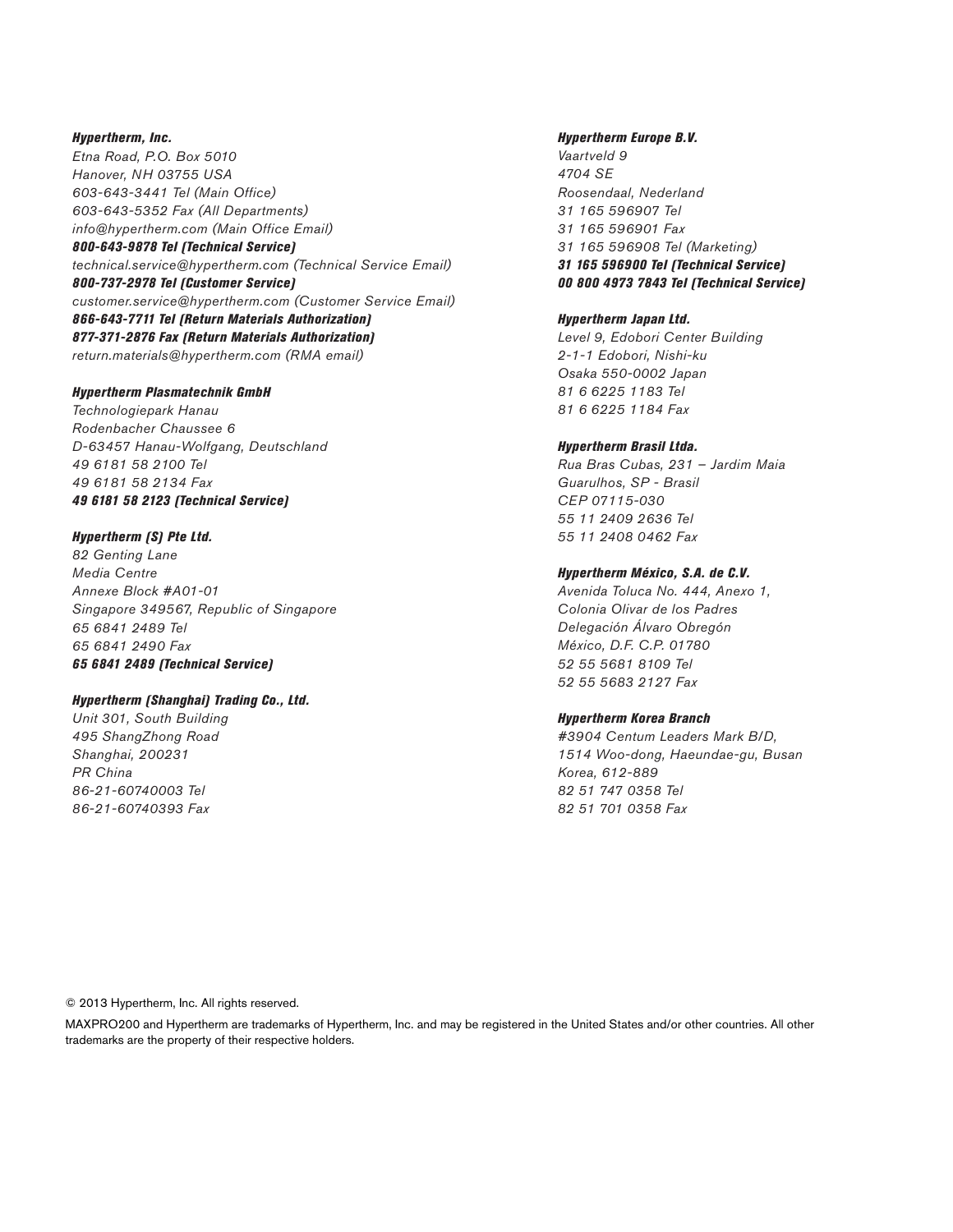| <b>DANGER!</b><br><b>ELECTRIC SHOCK CAN KILL</b>                                                     |
|------------------------------------------------------------------------------------------------------|
| Disconnect electrical power before performing any maintenance.                                       |
| All work requiring removal of the power supply cover must be performed by a<br>qualified technician. |
| See the Safety section of the system's manual for more safety precautions.                           |

## **Introduction**

This Field Service Bulletin explains how to replace the pressure transducer in the MAXPRO200 gas manifold.

### **Kit 428042 contents**

| <b>Part number</b> | <b>Description</b>             | Quantity |
|--------------------|--------------------------------|----------|
| 123878             | Pressure transducer with cable |          |

## **Required tools and materials**

- 3/8 inch wrench
- Flat blade screwdriver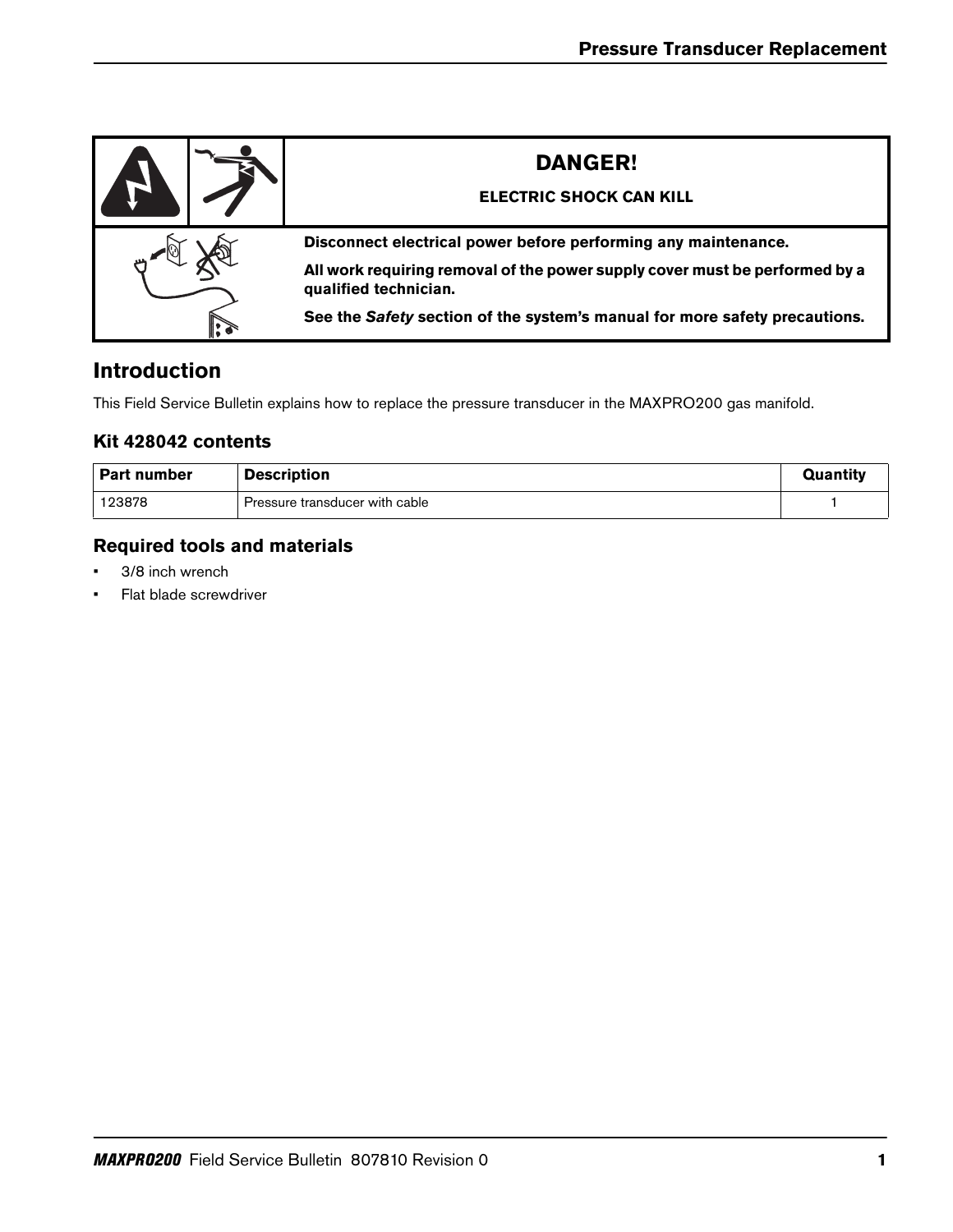## **Turn OFF all supply gases at the source**

With the supply gases OFF, turn ON the power to the system. The system will show error code 044 for low plasma gas pressure or 053 for low shield gas pressure and will not advance from status 002 (gas purge). Turn OFF the power again. This will open the inline valve and release any remaining pressure in the plasma gas line.

## **Remove right-side panel**

- 1. Turn OFF power to the system.
- 2. Disconnect line power by turning OFF the main disconnect switch.
- 3. Use a 3/8 inch wrench to remove the side panel screws.

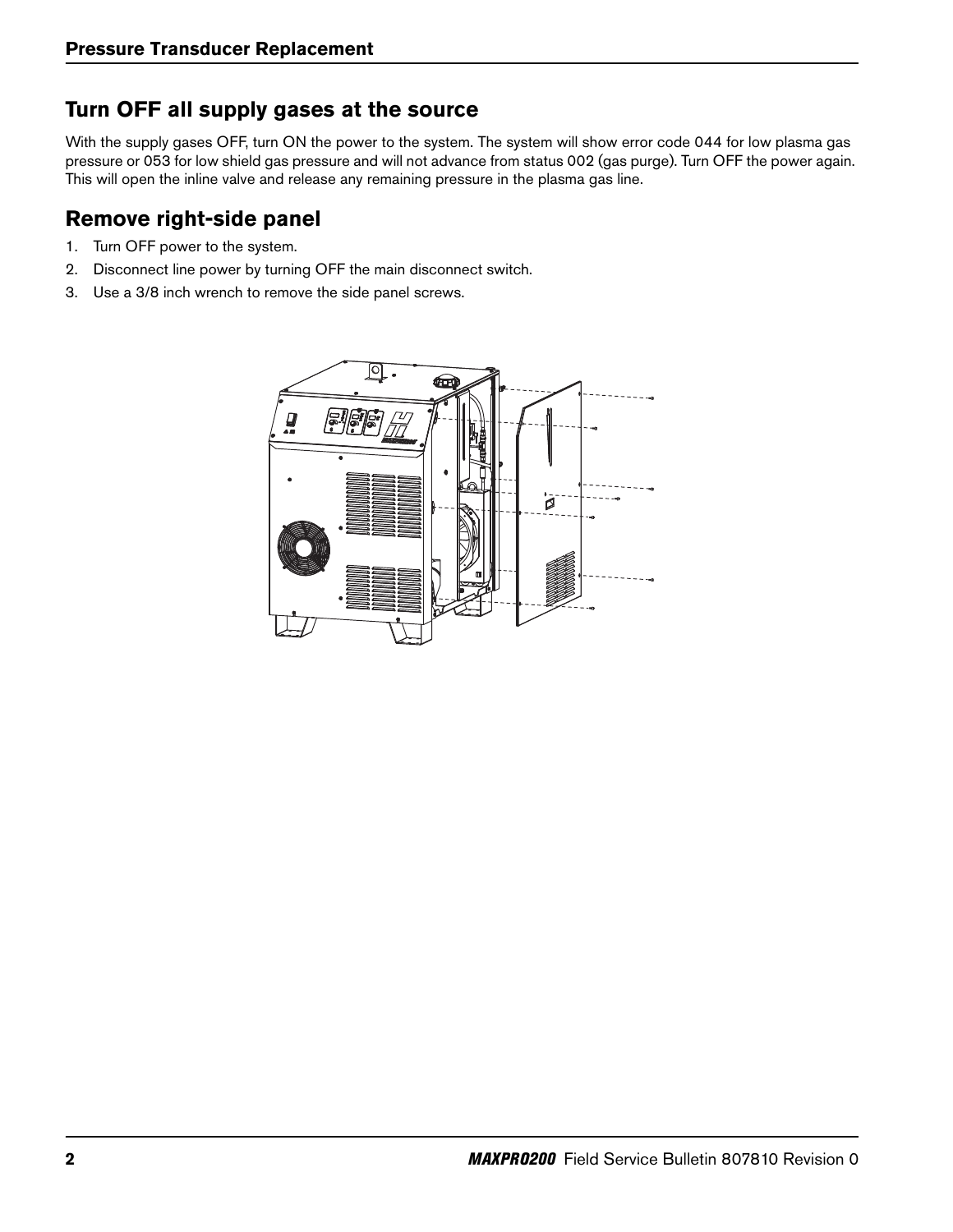## **Remove the old pressure transducers**

**Note:** The pressure transducer for the shield gas line (P2) is shown being replaced below. The process is identical for the plasma gas line pressure transducer (P1).

1. Use a flat blade screw driver to press the push-to-connect collar, for the pressure transducer you are replacing, against the gas manifold.





2. Pull the pressure transducer away from the gas manifold. It is possible that there will be trapped pressure in the line that will be released when you remove the pressure transducer. This is normal.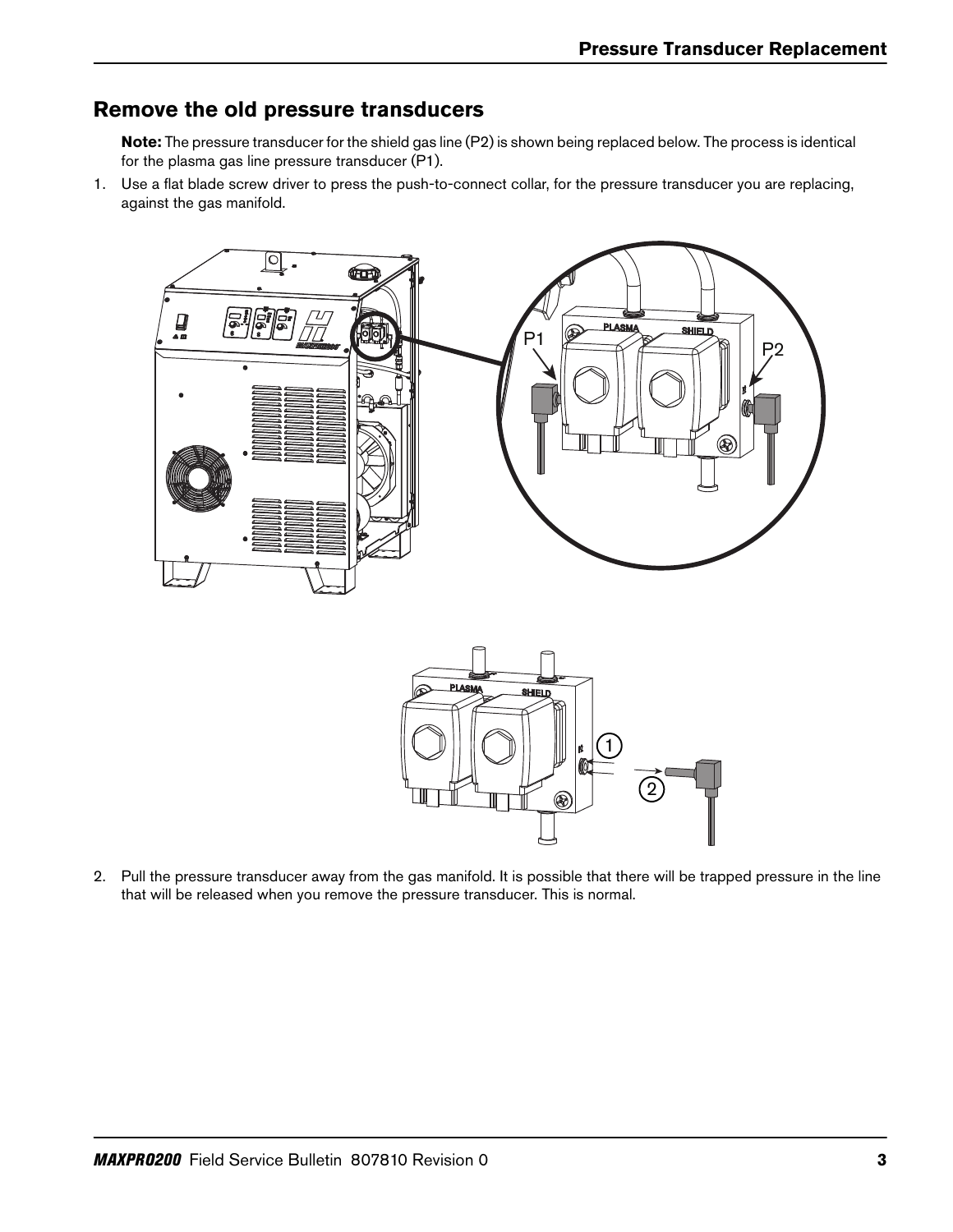3. To disconnect the pressure transducer wire from the wire harness that is marked with the same label as the manifold, press the release lever as shown below and pull the two halves of the connector apart.





**Labeled wire harness Connector release lever**